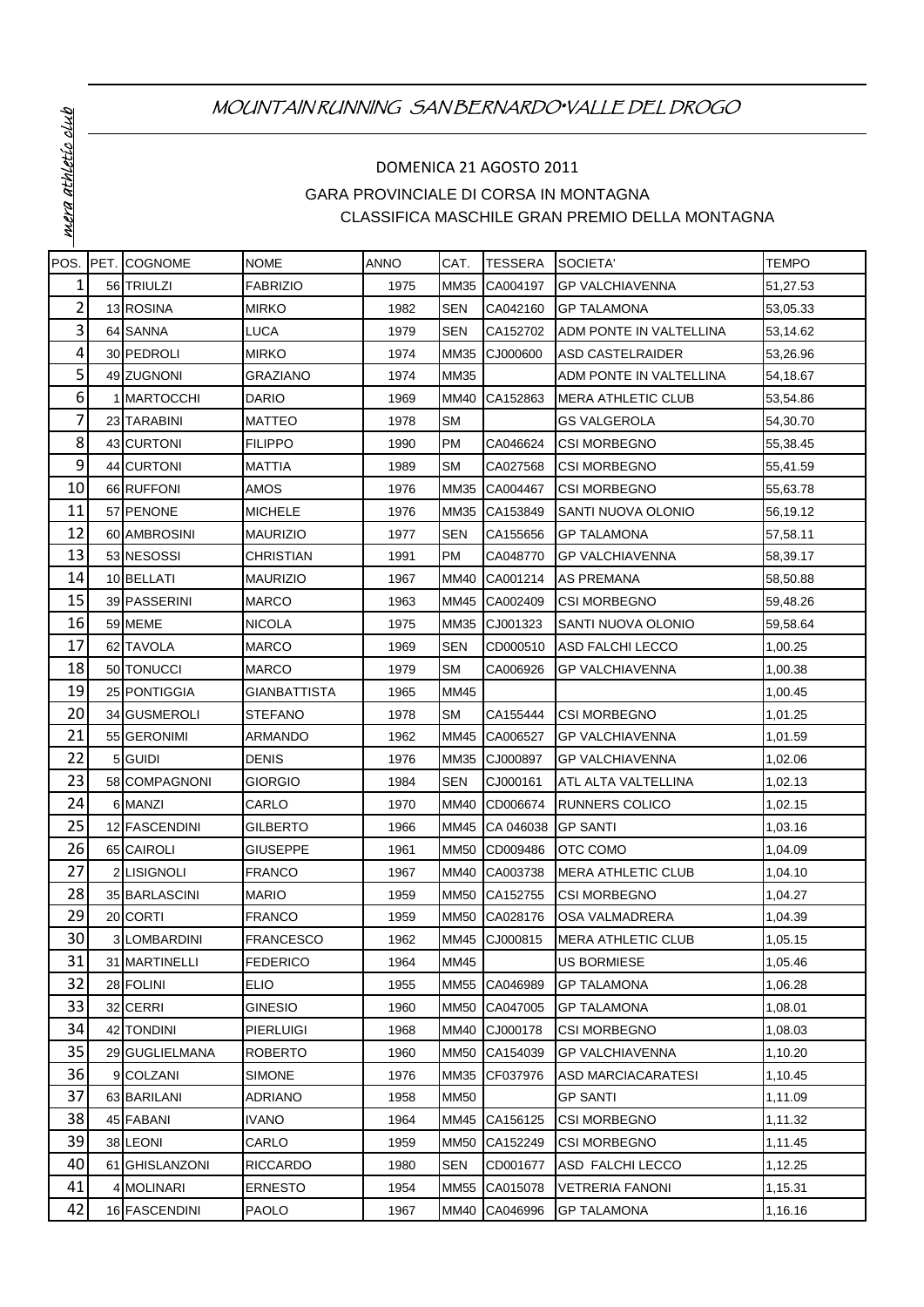| 43 |    | 19 NANI            | <b>FAUSTO</b>     | 1972 |             | MM35 CJ001354  | 2002 MARATHON CLUB        | 1,16.18         |
|----|----|--------------------|-------------------|------|-------------|----------------|---------------------------|-----------------|
| 44 |    | 33 MORELLI         | <b>CLAUDIO</b>    | 1954 | <b>MM55</b> | CA040365       | <b>GR VETRERIA FANONI</b> | 1,16.40         |
| 45 |    | 47 ZULIANI         | <b>FRANCESCO</b>  | 1991 | <b>PM</b>   |                |                           | 1,17.15         |
| 46 |    | 27 BINDA           | <b>ALESSANDRO</b> | 1963 | <b>MM45</b> |                |                           | 1,18.29         |
| 47 |    | 18 PASSERI         | <b>DAVIDE</b>     | 1979 | <b>SEN</b>  | CK004486       | ATLETICA VERBANO          | 1,19.29         |
| 48 |    | 37 DI BLASI        | <b>MANFRED</b>    | 1969 | <b>MM40</b> | CA156031       | <b>CSI MORBEGNO</b>       | 1,26.10         |
| 49 |    | 41 SEIDITA         | <b>GIOVANNI</b>   | 1965 | <b>MM45</b> | CJ001089       | <b>CSI MORBEGNO</b>       | 1,28.04         |
|    |    | 54 DEL CURTO       | <b>FABIO</b>      | 1992 | JM          | CA048773       | <b>GP VALCHIAVENNA</b>    | np              |
|    |    | 36 CACCIATORE      | <b>BRUNO</b>      | 1974 |             | MM 35 CA047046 | <b>CSI MORBEGNO</b>       | np              |
|    |    | 11 RIZZI           | <b>FAUSTO</b>     | 1975 |             | MM35 CA004110  | <b>AS PREMANA</b>         | np              |
|    |    | <b>14 FRACASSI</b> | <b>DARIO</b>      | 1973 | MM35        | CA003075       | <b>GP TALAMONA</b>        | np              |
|    |    | 15 SILVANI         | <b>STEFANO</b>    | 1973 | MM35        | CA049001       | <b>GP TALAMONA</b>        | np              |
|    |    | 17 VALSECCHI       | <b>CRISTIAN</b>   | 1973 | <b>MM35</b> |                |                           | np              |
|    |    | 46 LUCHINA         | <b>GIULIANO</b>   | 1970 | MM40        | CJ000665       | CSI MORBEGNO              | np              |
|    |    | 26 ZUGNONI         | <b>DIEGO</b>      | 1963 | <b>MM45</b> |                | <b>GS VALGEROLA</b>       | np              |
|    |    | 48 RICCA           | PAOLO             | 1964 | <b>MM45</b> | CA154406       | <b>MARATHON LIVIGNO</b>   | np              |
|    |    | 22 TARABINI        | <b>SALVATORE</b>  | 1952 | <b>MM55</b> |                | GS VALGEROLA              | squalificato    |
|    |    | 40 PELLEGATTA      | <b>FRANCO</b>     | 1954 | <b>MM55</b> | CA153629       | <b>CSI MORBEGNO</b>       | np              |
|    |    | 7 BERTOLDINI       | <b>TADDEO</b>     | 1981 | <b>SEN</b>  |                | ASD 2SLOW                 | np              |
|    |    | 8 DELL'ACQUA       | <b>FEDERICO</b>   | 1978 | <b>SEN</b>  |                |                           | <b>RITIRATO</b> |
|    |    | 24 MAZZONI         | <b>ANDREA</b>     | 1986 | <b>SEN</b>  |                | <b>GP TALAMONA</b>        | np              |
|    |    | 51 PANATTI         | <b>ERIK</b>       | 1987 | <b>SM</b>   | CA046498       | <b>GP VALCHIAVENNA</b>    | np              |
|    |    | 52 TIRINZONI       | DARIO             | 1987 | <b>SM</b>   | CA046549       | <b>GP VALCHIAVENNA</b>    | np              |
|    |    | 21 PEDRONCELLI     | <b>FRANCESCO</b>  |      |             |                |                           | np              |
|    | 67 |                    |                   |      |             |                |                           |                 |
|    | 68 |                    |                   |      |             |                |                           |                 |
|    | 69 |                    |                   |      |             |                |                           |                 |
|    | 70 |                    |                   |      |             |                |                           |                 |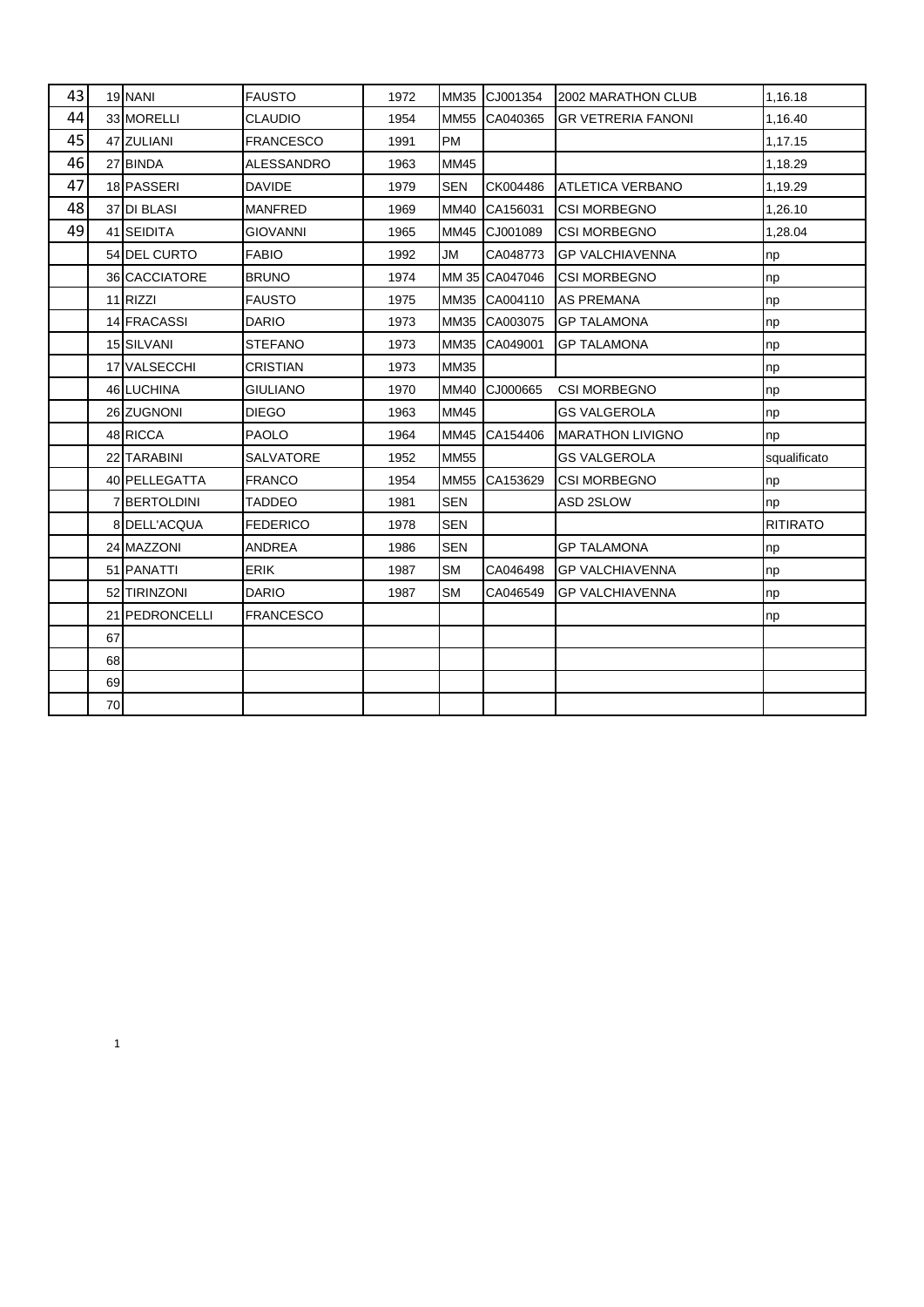## GARA PROVINCIALE DI CORSA IN MONTAGNA DOMENICA 21 AGOSTO 2011 CLASSIFICA MASCHILE

| mera athletic club | MOUINTAIINNUINING <i>JANDLINVANDO VALLL DLL DI</i> OGO                             |                  |             |                                               |                            |                                       |              |  |  |  |  |  |  |
|--------------------|------------------------------------------------------------------------------------|------------------|-------------|-----------------------------------------------|----------------------------|---------------------------------------|--------------|--|--|--|--|--|--|
|                    |                                                                                    |                  |             |                                               |                            |                                       |              |  |  |  |  |  |  |
|                    | DOMENICA 21 AGOSTO 2011                                                            |                  |             |                                               |                            |                                       |              |  |  |  |  |  |  |
|                    |                                                                                    |                  |             |                                               |                            | GARA PROVINCIALE DI CORSA IN MONTAGNA |              |  |  |  |  |  |  |
|                    |                                                                                    |                  |             |                                               | <b>CLASSIFICA MASCHILE</b> |                                       |              |  |  |  |  |  |  |
|                    |                                                                                    |                  |             |                                               |                            |                                       |              |  |  |  |  |  |  |
| POS.               | PET. COGNOME                                                                       | <b>NOME</b>      | <b>ANNO</b> | CAT.                                          | <b>TESSERA</b>             | SOCIETA'                              | <b>TEMPO</b> |  |  |  |  |  |  |
| 1                  | 56 TRIULZI                                                                         | <b>FABRIZIO</b>  | 1975        | MM35                                          | CA004197                   | <b>GP VALCHIAVENNA</b>                | 1.30.50      |  |  |  |  |  |  |
| 2                  | 13 ROSINA                                                                          | <b>MIRKO</b>     | 1982        | SEN                                           | CA042160                   | <b>GP TALAMONA</b>                    | 1.31.53      |  |  |  |  |  |  |
| 3                  | 1 MARTOCCHI                                                                        | DARIO            | 1969        | <b>MM40</b>                                   | CA152863                   | <b>MERA ATHLETIC CLUB</b>             | 1.33.34      |  |  |  |  |  |  |
| 4                  | 23 TARABINI                                                                        | MATTEO           | 1978        | SM                                            |                            | <b>GS VALGEROLA</b>                   | 1.35.41      |  |  |  |  |  |  |
| 5                  | 57 PENONE                                                                          | MICHELE          | 1976        | MM35                                          | CA153849                   | SANTI NUOVA OLONIO                    | 1.35.48      |  |  |  |  |  |  |
| 6                  | 30 PEDROLI                                                                         | <b>MIRKO</b>     | 1974        | MM35                                          | CJ000600                   | ASD CASTELRAIDER                      | 1.36.25      |  |  |  |  |  |  |
| $\overline{7}$     | 49 ZUGNONI                                                                         | GRAZIANO         | 1974        | <b>MM35</b>                                   |                            | ADM PONTE IN VALTELLINA               | 1.36.36      |  |  |  |  |  |  |
| 8                  | 43 CURTONI                                                                         | FILIPPO          | 1990        | <b>PM</b>                                     | CA046624                   | <b>CSI MORBEGNO</b>                   | 1.37.51      |  |  |  |  |  |  |
| 9                  | 64 SANNA                                                                           | LUCA             | 1979        | <b>SEN</b>                                    | CA152702                   | ADM PONTE IN VALTELLINA               | 1.37.56      |  |  |  |  |  |  |
| 10                 | 66 RUFFONI                                                                         | AMOS             | 1976        | <b>MM35</b>                                   | CA004467                   | <b>CSI MORBEGNO</b>                   | 1.39.44      |  |  |  |  |  |  |
| 11                 | 10 BELLATI                                                                         | MAURIZIO         | 1967        | MM40                                          | CA001214                   | IAS PREMANA                           | 1.39.55      |  |  |  |  |  |  |
| 12                 | 44 CURTONI                                                                         | MATTIA           | 1989        | SM                                            | CA027568                   | <b>CSI MORBEGNO</b>                   | 1.40.36      |  |  |  |  |  |  |
| 13                 | 60 AMBROSINI                                                                       | MAURIZIO         | 1977        | SEN                                           | CA155656                   | <b>GP TALAMONA</b>                    | 1.40.55      |  |  |  |  |  |  |
| 14                 | <b>PM</b><br>53 NESOSSI<br>CHRISTIAN<br>CA048770<br>1991<br><b>GP VALCHIAVENNA</b> |                  |             |                                               | 1.42.47                    |                                       |              |  |  |  |  |  |  |
| 15                 | 62 TAVOLA<br><b>SEN</b><br>CD000510<br>MARCO<br>1969<br>ASD FALCHI LECCO           |                  |             | 1.43.48                                       |                            |                                       |              |  |  |  |  |  |  |
| 16                 | 59 MEME                                                                            | <b>NICOLA</b>    | 1975        | <b>MM35</b><br>CJ001323<br>SANTI NUOVA OLONIO |                            | 1.44.47                               |              |  |  |  |  |  |  |
| 17                 | 39 PASSERINI                                                                       | MARCO            | 1963        | <b>MM45</b>                                   | CA002409                   | <b>CSI MORBEGNO</b>                   | 1.45.33      |  |  |  |  |  |  |
| 18                 | 35 BARLASCINI                                                                      | MARIO            | 1959        | MM50                                          | CA152755                   | CSI MORBEGNO                          | 1.45.58      |  |  |  |  |  |  |
| 19                 | 25 PONTIGGIA                                                                       | GIANBATTISTA     | 1965        | MM45                                          |                            |                                       | 1.46.22      |  |  |  |  |  |  |
| 20                 | 12 FASCENDINI                                                                      | GILBERTO         | 1966        | MM45                                          | CA 046038 GP SANTI         |                                       | 1.48.39      |  |  |  |  |  |  |
| 21                 | 58 COMPAGNONI                                                                      | GIORGIO          | 1984        | SEN                                           | CJ000161                   | ATL ALTA VALTELLINA                   | 1.49.07      |  |  |  |  |  |  |
| 22                 | 55 GERONIMI                                                                        | ARMANDO          | 1962        | MM45                                          | CA006527                   | <b>GP VALCHIAVENNA</b>                | 1.49.17      |  |  |  |  |  |  |
| 23                 | 5 GUIDI                                                                            | DENIS            | 1976        | MM35                                          | CJ000897                   | <b>GP VALCHIAVENNA</b>                | 1.50.20      |  |  |  |  |  |  |
| 24                 | 2 LISIGNOLI                                                                        | <b>FRANCO</b>    | 1967        |                                               | MM40 CA003738              | MERA ATHLETIC CLUB                    | 1.52.10      |  |  |  |  |  |  |
| 25                 | 34 GUSMEROLI                                                                       | <b>STEFANO</b>   | 1978        | SM                                            | CA155444                   | <b>CSI MORBEGNO</b>                   | 1.52.27      |  |  |  |  |  |  |
| 26                 | 20 CORTI                                                                           | <b>FRANCO</b>    | 1959        | <b>MM50</b>                                   | CA028176                   | OSA VALMADRERA                        | 1.52.32      |  |  |  |  |  |  |
| 27                 | 50 TONUCCI                                                                         | MARCO            | 1979        | SМ                                            | CA006926                   | <b>GP VALCHIAVENNA</b>                | 1.53.14      |  |  |  |  |  |  |
| 28                 | 6 MANZI                                                                            | CARLO            | 1970        | <b>MM40</b>                                   | CD006674                   | <b>RUNNERS COLICO</b>                 | 1.53.53      |  |  |  |  |  |  |
| 29                 | 3 LOMBARDINI                                                                       | <b>FRANCESCO</b> | 1962        | MM45                                          | CJ000815                   | <b>MERA ATHLETIC CLUB</b>             | 1.56.34      |  |  |  |  |  |  |
| 30                 | 28 FOLINI                                                                          | <b>ELIO</b>      | 1955        | <b>MM55</b>                                   | CA046989                   | <b>GP TALAMONA</b>                    | 1.56.34      |  |  |  |  |  |  |
| 32                 | 32 CERRI                                                                           | <b>GINESIO</b>   | 1960        | MM50                                          | CA047005                   | <b>GP TALAMONA</b>                    | 1.58.23      |  |  |  |  |  |  |
| 32                 | 61 GHISLANZONI                                                                     | <b>RICCARDO</b>  | 1980        | SEN                                           | CD001677                   | ASD FALCHI LECCO                      | 1.58.14      |  |  |  |  |  |  |
| 33                 | 65 CAIROLI                                                                         | <b>GIUSEPPE</b>  | 1961        | MM50                                          | CD009486                   | OTC COMO                              | 1.59.16      |  |  |  |  |  |  |
| 34                 | 42 TONDINI                                                                         | <b>PIERLUIGI</b> | 1968        | <b>MM40</b>                                   | CJ000178                   | <b>CSI MORBEGNO</b>                   | 2.00.38      |  |  |  |  |  |  |
| 35                 | 31 MARTINELLI                                                                      | <b>FEDERICO</b>  | 1964        | MM45                                          |                            | US BORMIESE                           | 2.02.28      |  |  |  |  |  |  |
| 36                 | 38 LEONI                                                                           | CARLO            | 1959        | <b>MM50</b>                                   | CA152249                   | <b>CSI MORBEGNO</b>                   | 2.02.59      |  |  |  |  |  |  |
| 37                 | 29 GUGLIELMANA                                                                     | <b>ROBERTO</b>   | 1960        | MM50                                          | CA154039                   | <b>GP VALCHIAVENNA</b>                | 2.03.48      |  |  |  |  |  |  |
| 38                 | 63 BARILANI                                                                        | <b>ADRIANO</b>   | 1958        | MM50                                          |                            | <b>GP SANTI</b>                       | 2.04.42      |  |  |  |  |  |  |
| 39                 | 45 FABANI                                                                          | IVANO            | 1964        | MM45                                          | CA156125                   | <b>CSI MORBEGNO</b>                   | 2.08.57      |  |  |  |  |  |  |
| 40                 | 19 NANI                                                                            | <b>FAUSTO</b>    | 1972        | <b>MM35</b>                                   | CJ001354                   | 2002 MARATHON CLUB                    | 2.13.42      |  |  |  |  |  |  |
| 41                 | 33 MORELLI                                                                         | <b>CLAUDIO</b>   | 1954        | MM55                                          | CA040365                   | <b>GR VETRERIA FANONI</b>             | 2.14.42      |  |  |  |  |  |  |
| 42                 | 16 FASCENDINI                                                                      | <b>PAOLO</b>     | 1967        | MM40                                          | CA046996                   | <b>GP TALAMONA</b>                    | 2.17,49      |  |  |  |  |  |  |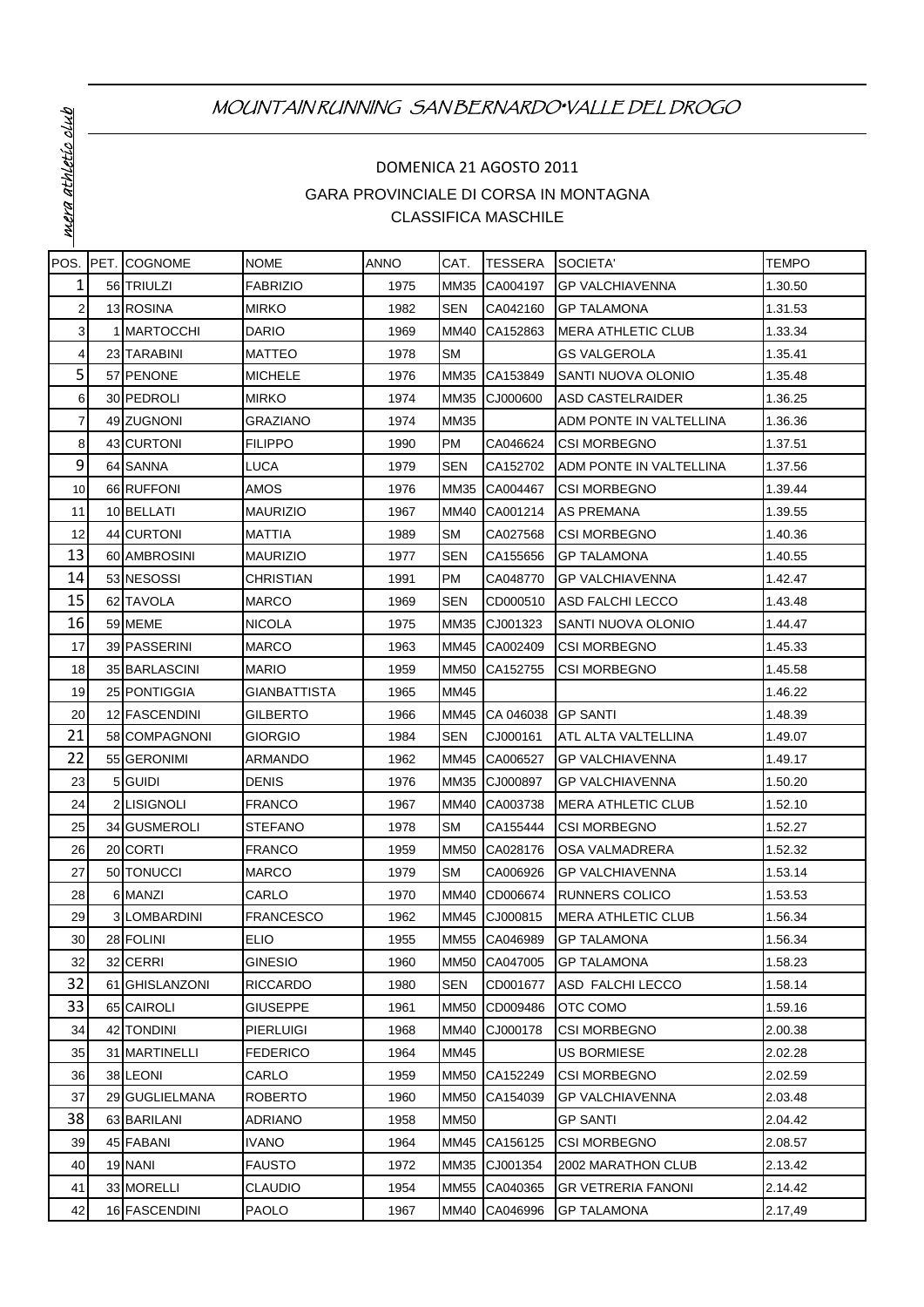| 43 |    | 4 MOLINARI     | <b>ERNESTO</b>   | 1954 |             | MM55 CA015078  | <b>VETRERIA FANONI</b>    | 2.22.25         |
|----|----|----------------|------------------|------|-------------|----------------|---------------------------|-----------------|
| 44 |    | 47 ZULIANI     | <b>FRANCESCO</b> | 1991 | <b>PM</b>   |                |                           | 2.22.50         |
| 45 |    | 18 PASSERI     | <b>DAVIDE</b>    | 1979 | <b>SEN</b>  | CK004486       | <b>ATLETICA VERBANO</b>   | 2.29.07         |
| 46 |    | 37 DI BLASI    | <b>MANFRED</b>   | 1969 | <b>MM40</b> | CA156031       | <b>CSI MORBEGNO</b>       | 2.33.04         |
| 47 |    | 41 SEIDITA     | <b>GIOVANNI</b>  | 1965 | MM45        | CJ001089       | CSI MORBEGNO              | 2.44.19         |
| 48 |    | 27 BINDA       | ALESSANDRO       | 1963 | <b>MM45</b> |                |                           | 2.48.47         |
| 49 |    | 9 COLZANI      | <b>SIMONE</b>    | 1976 | <b>MM35</b> | CF037976       | <b>ASD MARCIACARATESI</b> | 3.02.14         |
|    |    | 54 DEL CURTO   | <b>FABIO</b>     | 1992 | JM          | CA048773       | <b>GP VALCHIAVENNA</b>    | np              |
|    |    | 36 CACCIATORE  | <b>BRUNO</b>     | 1974 |             | MM 35 CA047046 | <b>CSI MORBEGNO</b>       | np              |
|    |    | 11 RIZZI       | <b>FAUSTO</b>    | 1975 |             | MM35 CA004110  | <b>AS PREMANA</b>         | np              |
|    |    | 14 FRACASSI    | <b>DARIO</b>     | 1973 | MM35        | CA003075       | <b>GP TALAMONA</b>        | np              |
|    |    | 15 SILVANI     | <b>STEFANO</b>   | 1973 | MM35        | CA049001       | <b>GP TALAMONA</b>        | np              |
|    |    | 17 VALSECCHI   | <b>CRISTIAN</b>  | 1973 | <b>MM35</b> |                |                           | np              |
|    |    | 46 LUCHINA     | <b>GIULIANO</b>  | 1970 | MM40        | CJ000665       | CSI MORBEGNO              | np              |
|    |    | 26 ZUGNONI     | <b>DIEGO</b>     | 1963 | <b>MM45</b> |                | <b>GS VALGEROLA</b>       | np              |
|    |    | 48 RICCA       | <b>PAOLO</b>     | 1964 | <b>MM45</b> | CA154406       | <b>MARATHON LIVIGNO</b>   | np              |
|    |    | 22 TARABINI    | <b>SALVATORE</b> | 1952 | <b>MM55</b> |                | GS VALGEROLA              | squalificato    |
|    |    | 40 PELLEGATTA  | <b>FRANCO</b>    | 1954 | <b>MM55</b> | CA153629       | <b>CSI MORBEGNO</b>       | np              |
|    |    | 7 BERTOLDINI   | <b>TADDEO</b>    | 1981 | <b>SEN</b>  |                | ASD 2SLOW                 | np              |
|    |    | 8 DELL'ACQUA   | <b>FEDERICO</b>  | 1978 | <b>SEN</b>  |                |                           | <b>RITIRATO</b> |
|    |    | 24 MAZZONI     | <b>ANDREA</b>    | 1986 | <b>SEN</b>  |                | <b>GP TALAMONA</b>        | np              |
|    |    | 51 PANATTI     | <b>ERIK</b>      | 1987 | <b>SM</b>   | CA046498       | <b>GP VALCHIAVENNA</b>    | np              |
|    |    | 52 TIRINZONI   | <b>DARIO</b>     | 1987 | <b>SM</b>   | CA046549       | <b>GP VALCHIAVENNA</b>    | np              |
|    |    | 21 PEDRONCELLI | <b>FRANCESCO</b> |      |             |                |                           | np              |
|    | 67 |                |                  |      |             |                |                           |                 |
|    | 68 |                |                  |      |             |                |                           |                 |
|    | 69 |                |                  |      |             |                |                           |                 |
|    | 70 |                |                  |      |             |                |                           |                 |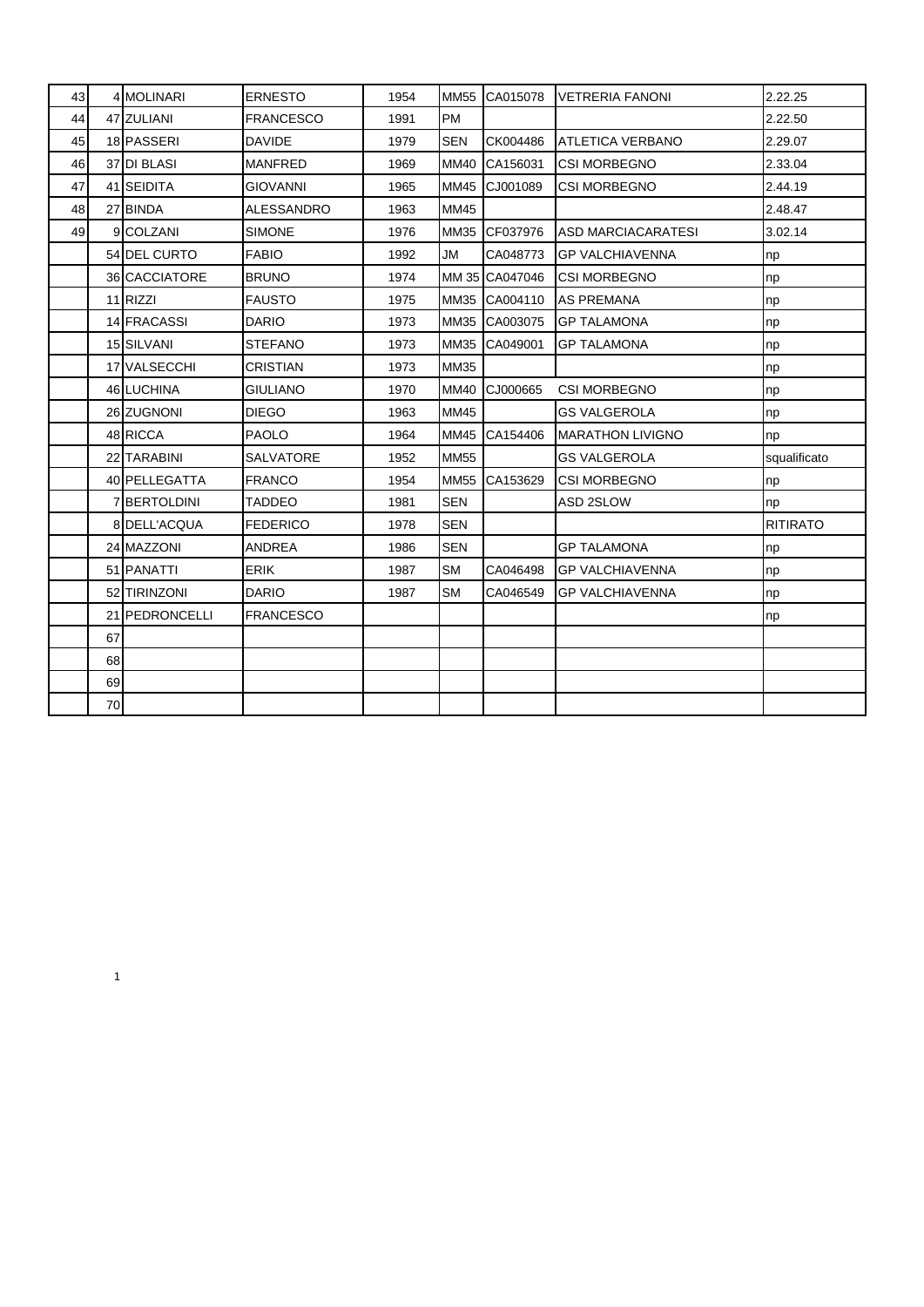GARA PROVINCIALE DI CORSA IN MONTAGNA DOMENICA 21 AGOSTO 2011

#### CLASSIFICA FEMMINILE

| IPOS. | <b>IPET</b> | <b>COGNOME</b> | <b>INOME</b>     | <b>ANNO</b> | ICAT.     | <b>ITESSERA</b>                    | SOCIETA'                  | <b>TEMPO</b> |
|-------|-------------|----------------|------------------|-------------|-----------|------------------------------------|---------------------------|--------------|
|       |             | 87 CLERICI     | <b>CRISTINA</b>  | 1965 ISF    |           | CA032094                           | <b>GINNASTICA COMENSE</b> | 01:57:37     |
| っ     |             | 84 ZUGNONI     | <b>CINZIA</b>    |             | 1970 MF40 | CA032332                           | <b>CSI MORBEGNO</b>       | 01:58:22     |
|       |             | 85 MARTINUCCI  | <b>IVONNE</b>    |             | 1968 MF40 | CJ001343                           | <b>GP VALCHIAVENNA</b>    | 02:03:15     |
|       |             | 82 PIGANZOLI   | <b>SERENA</b>    | 1980 SEN    |           |                                    | <b>GS VALGEROLA</b>       | 02:04:49     |
| 51    |             | 81 COLZANI     | <b>RAFFAELLA</b> |             | 1965 MF45 | CF021182                           | <b>ASD MARCIACARATESI</b> | 2:14:03      |
| 61    |             | 83 RIGAMONTI   | <b>GIANNA</b>    |             | 1957 MF50 | CF010052                           | <b>ASD MARCIACARATESI</b> | 02:21:52     |
|       |             | 86 ROGANTINI   | <b>ZITA</b>      |             | 1950 MF60 | <b>GP VALCHIAVENNA</b><br>CA015414 |                           | 02:37:31     |